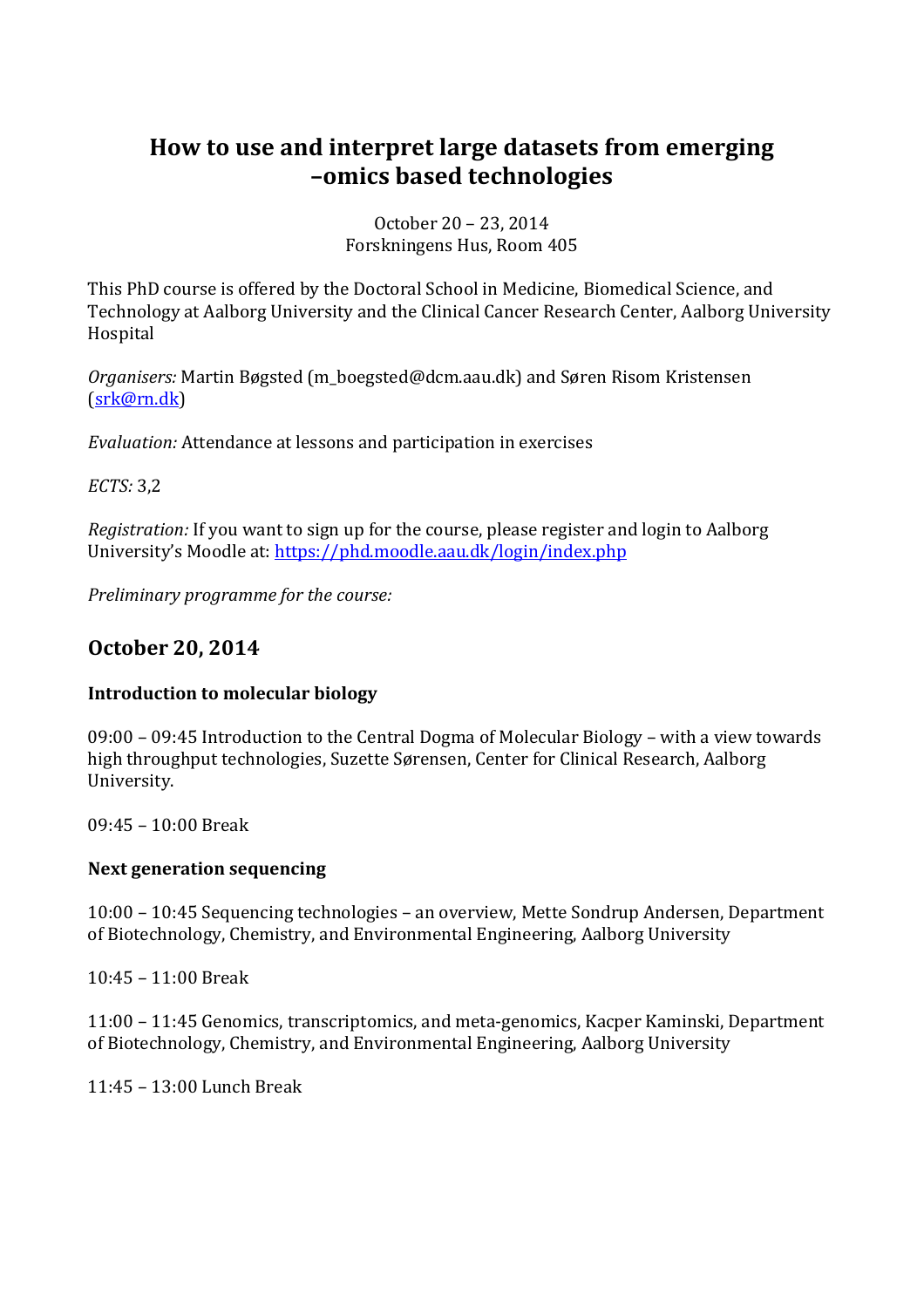13:00 – 13:45 Basic bioinformatics for sequencing technologies – challenges and pitfals, Mads Sønderkær, Department of Biotechnology, Chemistry, and Environmental Engineering, Aalborg University

13:45 – 14:00 Break

14:00 – 14:45 Genome-wide methylation analysis, Inge Søkilde and Vang Le Quy, Department of Clinical Biochemistry, Aalborg University Hospital

14:45 – 15:00 Break

15:00 – 15:45 Clinical examples: Gene panels versus whole exome sequencing for mutations screening and non-invasive prenatal diagnostics, Inge Søkilde and Vang Le Quy, Department of Clinical Biochemistry, Aalborg University Hospital

# **October 21, 2014**

### **Clinical bioinformatics and statistics I**

09:00 – 09:45 Design and analysis of biomarker experiments, Martin Bøgsted, Department of Haematology, Aalborg University Hospital and Department of Clinical Medicine, Aalborg University

09:45 – 10:00 Break

10:00 – 10:45 Reproducible statistical workflows for high dimensional data analysis by R/Bioconductor R-studio, Vang Le Quy

10:45 – 11:00 Break

11:00 – 12:00 Exercises, Vang Le Quy, Steffen Falgreen, and Martin Bøgsted

12:00 – 13:00 Lunch Break

### **Proteomics**

13:00 – 13:45 Introduction to clinical mass spectrometry based analysis, Allan Stensballe, Department of Health Science and Technology, Aalborg University

13:45 – 14:00 Break

14:00 – 14:45 Proteomics strategies in clinical proteome analysis, Allan Stensballe

14:45 – 15:00 Break

15:00 – 15:45 Clinical proteomic case studies, Allan Stensballe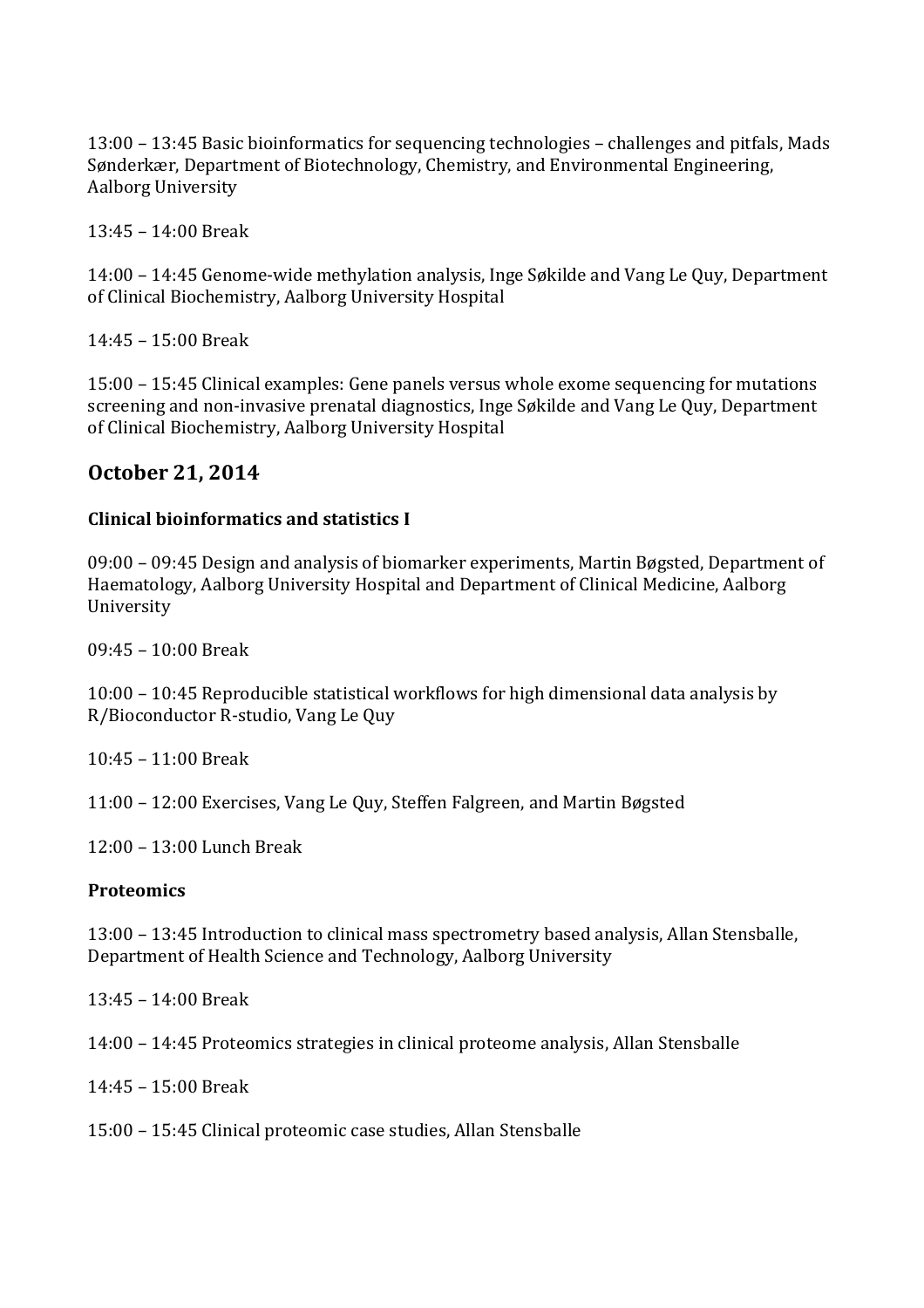# **October 22, 2014**

### **Clinical bioinformatics and statistics II**

09:00 – 09:45 Principal component analysis, cluster analysis, and heat maps, Steffen Falgreen, Department of Haematology, Aalborg University Hospital and Martin Bøgsted

09:45 – 10:00 Break

10:00 – 10:45 Differentially expressed features and multiple test correction, Steffen Falgreen and Martin Bøgsted

10:45 – 11:00 Break

11:00 – 12:00 Exercises, Steffen Falgreen and Martin Bøgsted

12:00 – 13:00 Lunch break

### **Clinical bioinformatics and statistics III**

- 13:00 13:45 Feature enrichment, Steffen Falgreen and Martin Bøgsted
- 13:45 14:00 Break
- 14:00 14:45 Prediction and classification techniques, Steffen Falgreen and Martin Bøgsted
- 14:45 15:00 Break

15:00 – 16:00 Exercises, Steffen Falgreen and Martin Bøgsted

# **October 23, 2014**

### **Metabolomics and NMR**

09:00 – 09:45 Background of NMR: What is measured and what can be detected, Reinhard Wimmer, Department of Biotechnology, Chemistry and Environmental Engineering, Aalborg University

09:45 – 10:00 Break

10:00 – 10:45 Metabolites and metabolomics – the place in the omcis-suite. NMR and other techniques for metabolomics and applications of metabolomics, Reinhard Wimmer

10:45 – 11:00 Break

11:00 – 11:45 Restricted regression techniques, Steffen Falgreen and Martin Bøgsted